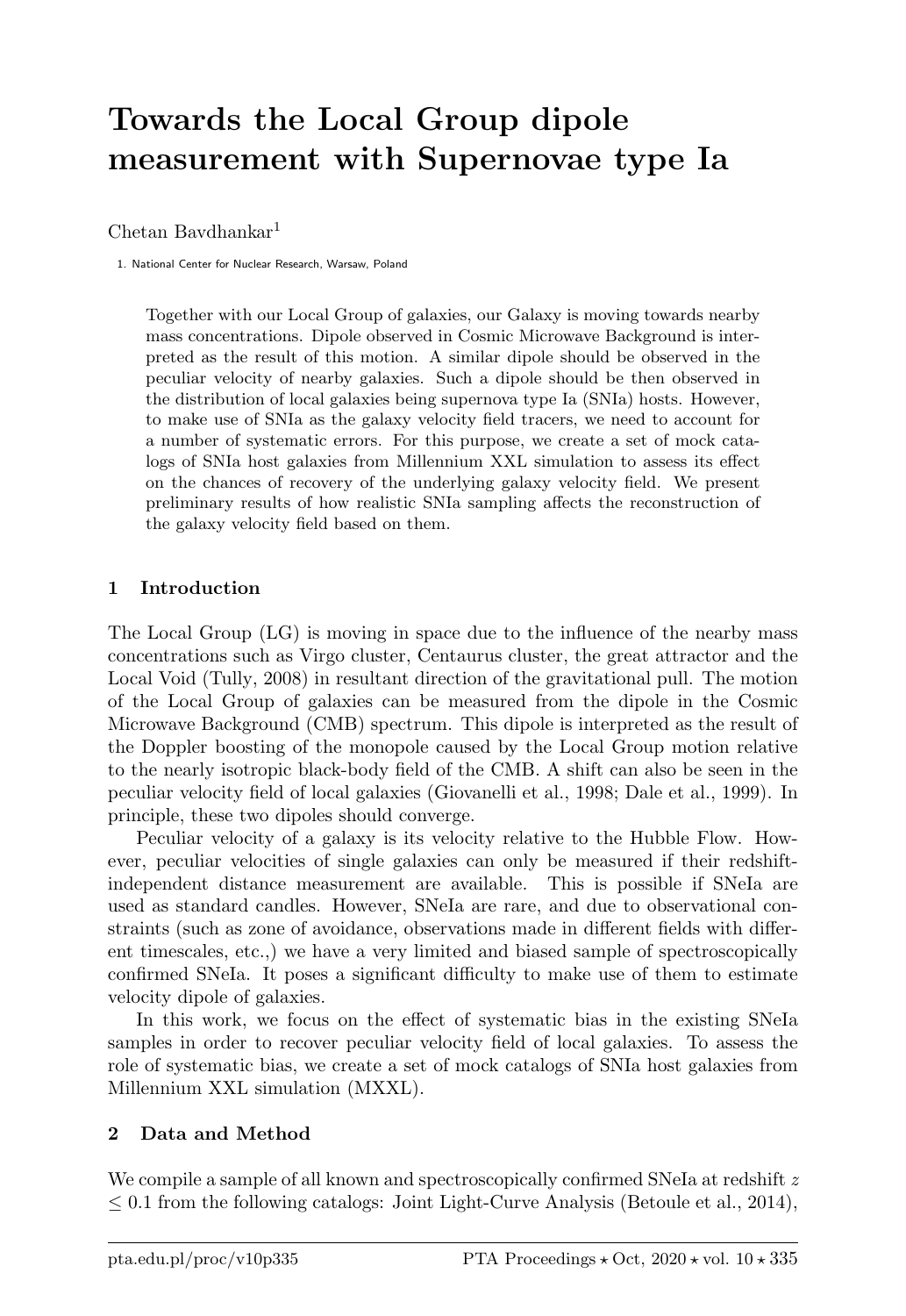MLCS2k2 (Jha et al., 2007), Pantheon (Scolnic et al., 2018), and Cosmicflows-3 (Tully et al., 2016). Our combined sample contains 573 SNeIa. Each of these catalog uses different light-curve models to estimate the distance. To make our sample consistent, all measurements were homogenized with respect to the cosmological model ( $\Lambda$ CDM model with parameters  $\Omega_{\rm m} = 0.308, \Omega_{\rm r} \sim 10^{-4}$  and  $\Omega_{\Lambda} = 0.691$ ) and with respect to different light-curve models (to SALT2 model) according to a method given by Courtois & Tully (2012).

We extract properties of host galaxies of our SNIa galaxy sample from a catalog compiled by Childress et al. (2013). We find that the stellar mass range of host galaxies of our sample is between  $10^8 - 10^{12}$  M<sub> $\odot$ </sub>, and their apparent B-band magnitudes are between 9-20 mag. According to Childress et al. (2013), SNIa host galaxies seem to be typical of the average optically-selected galaxy population, which means we do not need to apply any additional constraints on host galaxy properties.

To create a mock catalog of SNIa host galaxies, we make use of the MXXL simulation (Angulo et al., 2012) at  $z \sim 0$  with box length of 500 Mpc  $h^{-1}$ . MXXL is the high resolution N-body simulation which follows nonlinear growth of the dark matter structures in the  $\Lambda$ CDM cosmology. Its simulated volume,  $4.11 \text{ Gpc}^3$  is equivalent to that of the whole universe up to  $z \sim 0.72$ . We use the properties of SNIa host galaxies discussed above and their distributions in order to create a mock catalog of 65,328 galaxies. A LG-like observer is located at the center of the box, with added reflex motion of  $V_{\text{obs}}$ = 635 km s<sup>-1</sup> towards the direction of (269°,28°). expected to observe from observer's reference frame.

To assess the influence of the systematic observational effects present in our SNIa sample on the cosmic dipole, we create four sets of mock catalogs: (1) A full reference catalog of all potential SNIa hosts, containing all mock galaxies following the observed distribution of a real SNIa sample around our mock LG-like observer; (2) 10,000 mock catalogs mimicking sparse sampling effect, all containing 573 galaxies randomly chosen from a reference sample; (3) 10,000 mock catalogs with a realistic photometric mask, i.e. covering only parts of the sky from which SNIa data are available; (4) 10,000 mock catalogs with *realistic SNIa sampling*, of randomly chosen 573 galaxies in the realistic photometric masks.

In order to estimate reflex motion of the observer, we use a dipole estimator that maps the sample space to a set of dipole models using Nelder-Mead simplex where the free variables are dipole's velocity components in the Cartesian coordinate system. Then cumulative difference between galaxy's peculiar velocity and contribution of a given dipole model in the direction of given galaxy is computed. The reflex motion of the observer with respect to the whole sample is computed by  $\chi^2$  minimization of the dipole vector with respect to the mock sample's peculiar velocity field in the observer's frame.

#### 3 Preliminary Results and Conclusions

Components of velocity vectors of an LG-like observer in all four varieties of our SNIa-like mock catalogs, measured by a method outlined above, in the Catesian coordinates are presented in Fig.1.

Figure 1 demonstrates that sparse sampling alone, as expected, does not cause any systematic change of the value - it only results in a large scatter. Taking into account a realistic photometric mask, i.e. the fact that only some parts of the sky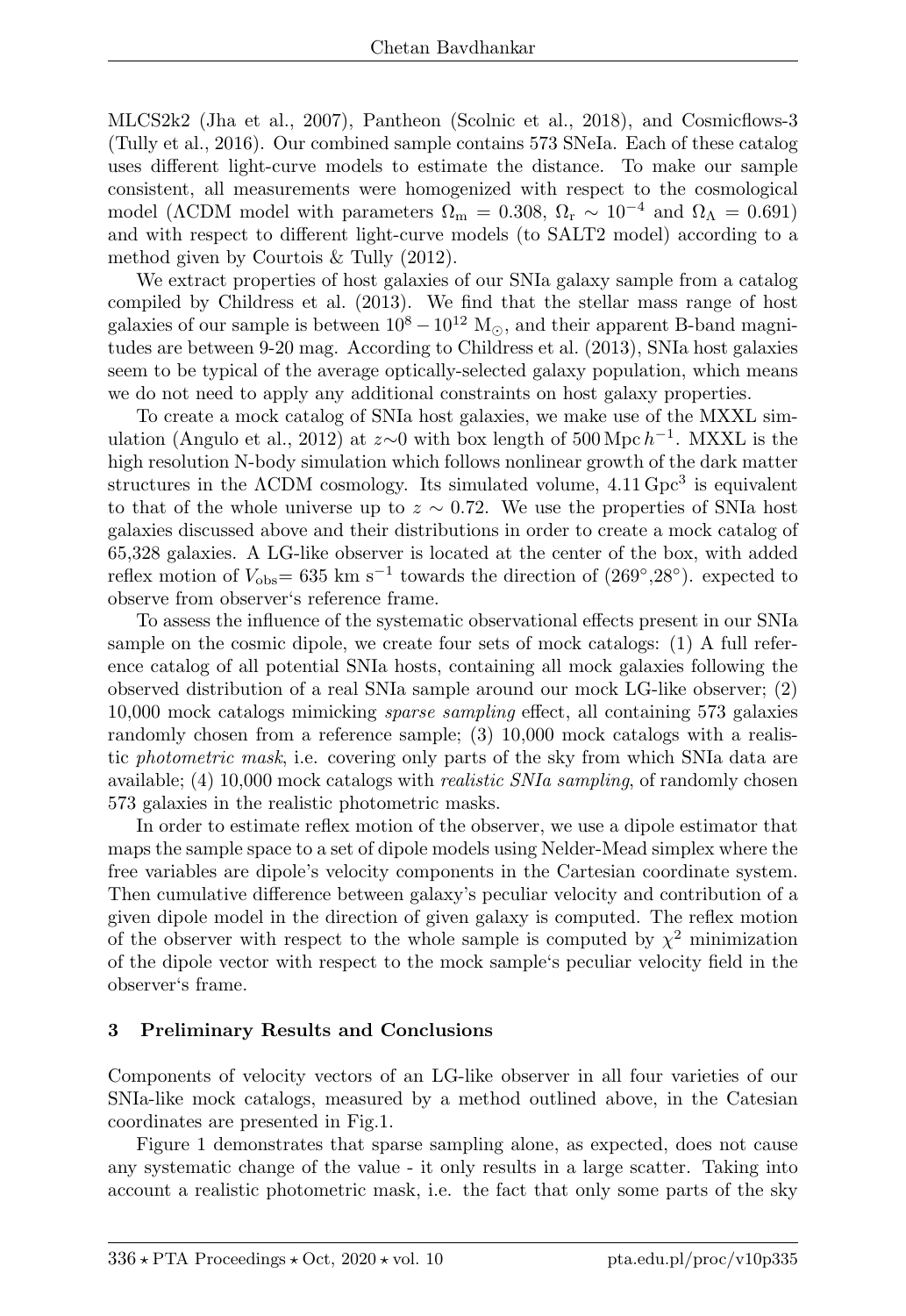

Fig. 1: Measured components of velocity vectors of an LG-like observer with respect to simulation box in SNIa-like mock catalogs in the Cartesian coordinates. Grey dots correspond to the observer's velocity vector in different mock catalogs with realistic SNIa sampling (case (4)). A black "plus" represents the corresponding mean values, and ellipses represent the 1- $\sigma$  and 2- $\sigma$  confidence regions of the estimated dipole. The large red star indicates the velocity measured in the reference catalog (case  $(1)$ ). The blue circle and green cross correspond to the mean velocities measured in the mock catalogs with sparse sampling applied (case (2)) and mock catalogs with photometric mask applied (case (3)), respectively. A dotted line indicates the shift of the estimated dipole with respect to reference value.

are observed, introduces a small bias, of the order of 20 km s<sup> $-1$ </sup>, on some velocity components. However, a much stronger bias results from the fact that these different parts of the sky are observed by different observing campaigns which results in significantly different object densities in them. In sum, in the most realistic case of mock catalogs, case (4), the dipole components are shifted from the reference  $V_{obs}$  = (-9.78, -560.58, 298.11) km s<sup>-1</sup> to  $V_{bias}$  = (-83.31, -474.9, 356.38) km s<sup>-1</sup>. It implies that instead of a dipole velocity of 635 km s<sup>-1</sup> towards  $(269^{\circ}, 28^{\circ})$  we measure a lower value  $599.57 \text{ km s}^{-1}$  towards  $(260.05^{\circ}, 36.47^{\circ})$ . The dispersion in the dipole components due to sparse sampling is  $(43.46, 37.39, 16.15)$  km s<sup>-1</sup>.

The main conclusion from these results is that the measurement of the cosmic dipole from the SNIa data, in spite of all observational limitations, is not impossible - the values measured in mock samples with realistic observational constraints are biased, but not very far from reference values. Moreover, the bias can be modeled. Thus, in the next step of our work we plan to design and test an appropriate weighting scheme to mitigate the observational biases and to be able to recover the cosmic dipole from the real SNIa data.

#### References

Angulo, R. E., et al., MNRAS 426, 3, 2046 (2012) Betoule, M., et al., A&A 568, A22 (2014) Childress, M., et al., ApJ 770, 2, 107 (2013) Courtois, H. M., Tully, R. B., ApJ 749, 2, 174 (2012) Dale, D. A., et al., ApJ 510, 1, L11 (1999) Giovanelli, R., et al., ApJ 505, 2, L91 (1998)